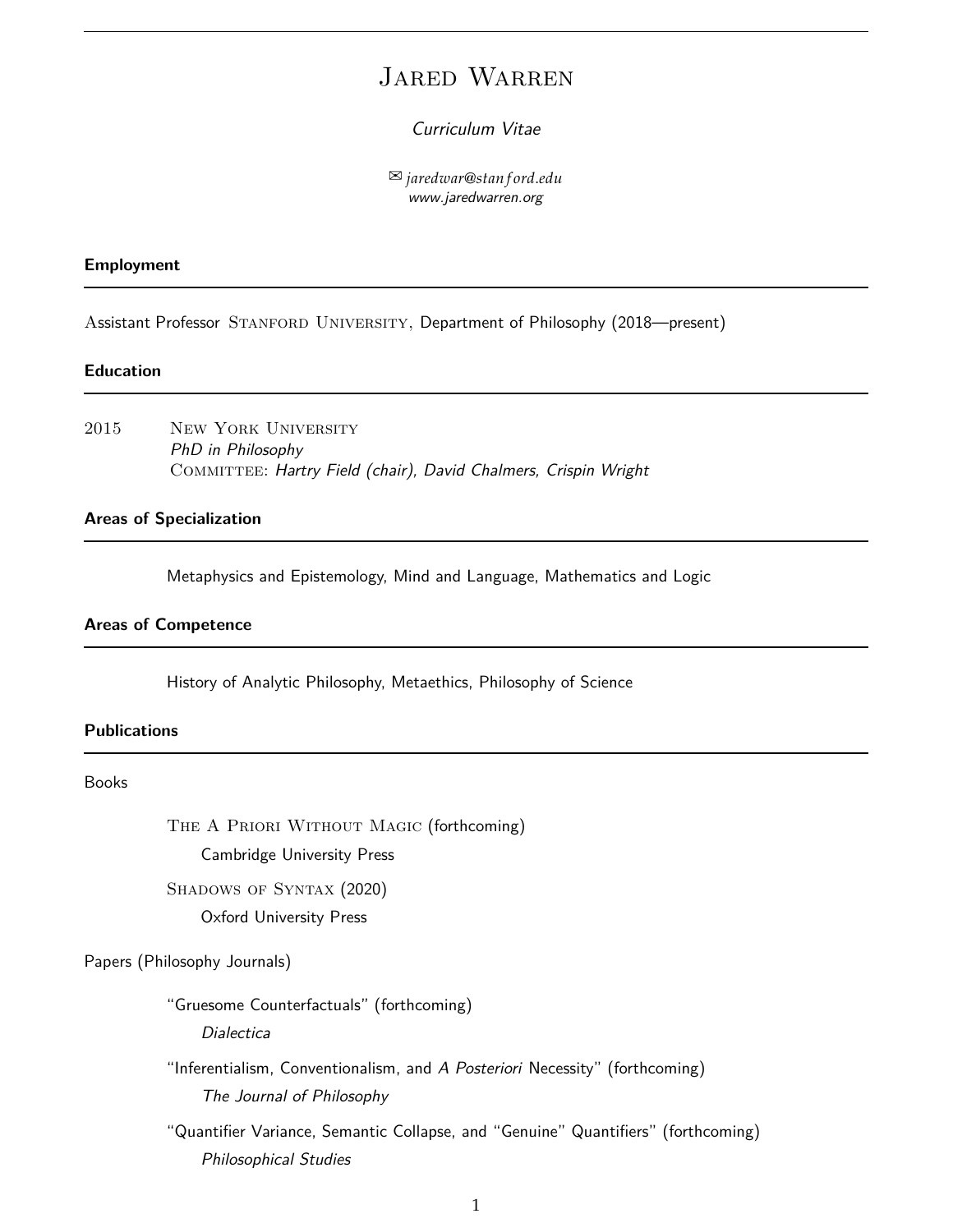"Defending Understanding-Assent Links" (forthcoming) Synthese "This Quintessence of Dust — Consciousness Explained, at Thirty" (2021) Philosophical Papers 50(1-2): 281-308. "Functionalism About Inference" (forthcoming) **Inquiry** "Ontology, Set Theory, and the Paraphrase Challenge" (forthcoming) The Journal of Philosophical Logic "Infinite Reasoning" (forthcoming) Philosophy & Phenomenological Research 103(2): 385-407. "Ontological Commitment and Ontological Commitments" (2020) Philosophical Studies 177(10): 2851-2859. "Supertasks and Arithmetical Truth" (2020) Philosophical Studies 177(5): 1275-1282. (with Daniel Waxman) "Killing Kripkenstein's Monster" (2020) Noûs 54(2): 257-289. "Quantifier Variance and the Demand for a Semantics" (2019) Philosophy & Phenomenological Research 98(3): 592-605. (with Eli Hirsch) "A Metasemantic Challenge for Mathematical Determinacy" (2020) Synthese 197(2): 477-495. (with Daniel Waxman) "Quantifier Variance and Indefinite Extensibility" (2017) The Philosophical Review 126(1): 81-122. "Change of Logic, Change of Meaning" (2018) Philosophy & Phenomenological Research 96(2): 421-442. "Internal and External Questions Revisited" (2016) The Journal of Philosophy 113(4): 177-209. "Revisiting Quine on Truth by Convention" (2017) The Journal of Philosophical Logic 46(2): 119-139. "Epistemology vs Non-Causal Realism" (2017) Synthese 194(5): 1643-1662. "Sider on the Epistemology of Structure" (2016) Philosophical Studies 173(9): 2417-2435. "Trapping the Metasemantic Metaphilosophical Deflationist?" (2016) Metaphilosophy 47(1): 108-121. "Talking with Tonkers" (2015) Philosophers' Imprint 15(24): 1-24.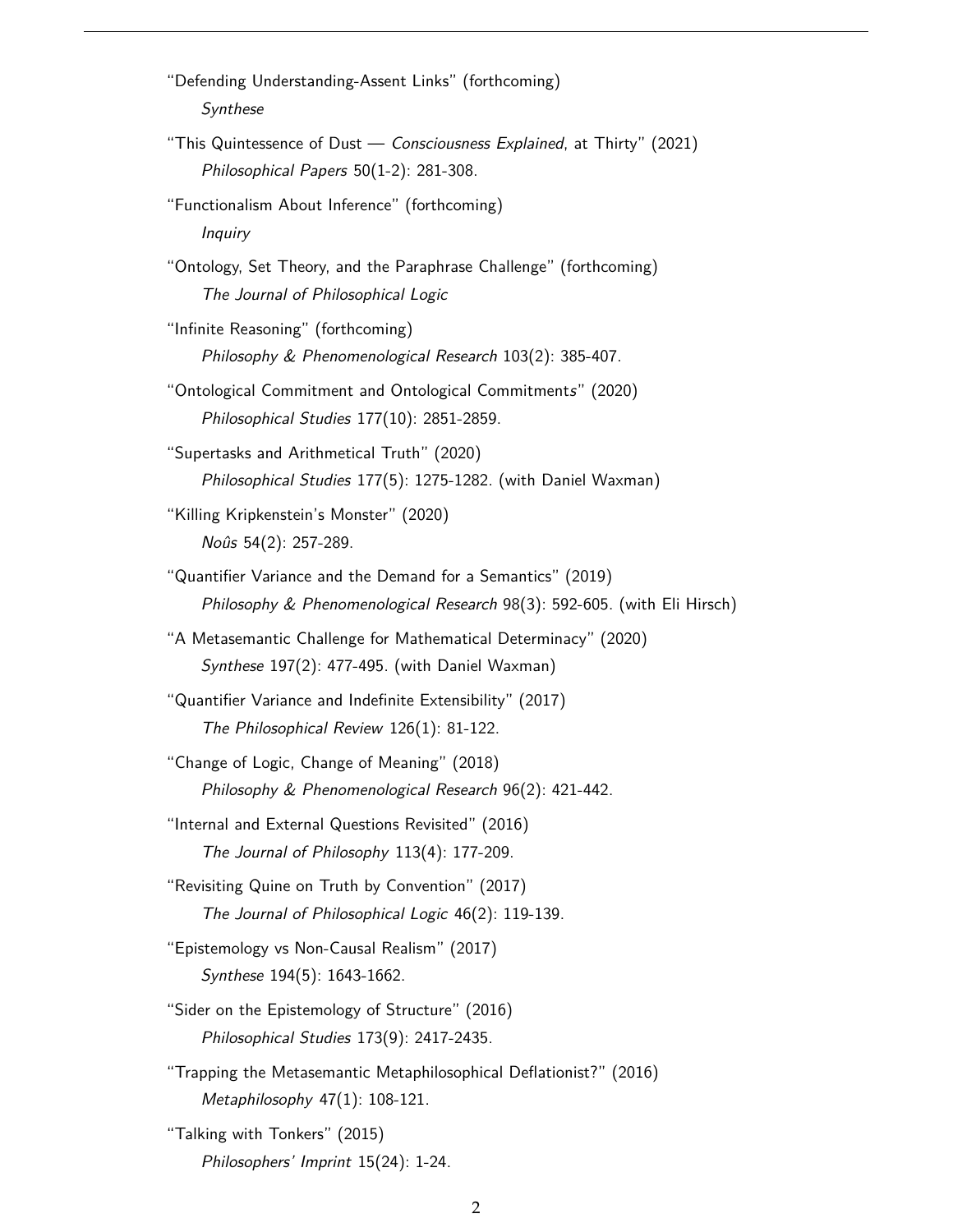"Conventionalism, Consistency, and Consistency Sentences" (2015) Synthese 192(5): 1351-1371.

"Quantifier Variance and the Collapse Argument" (2015) Philosophical Quarterly 65(259): 241-253.

"The Possibility of Truth by Convention"(2015) Philosophical Quarterly 65(258): 84-93.

#### Papers (Book Chapters)

"Logical Conventionalism" (commisioned) Oxford Handbook of Philosophy of Logic

"Quantifier Variance" (2019)

Routeledge Handbook to the Philosophy of Relativism: 349-357. (with Eli Hirsch)

#### **Teaching**

#### Instructor:

Spring 2022, Epistemological Against Realism (Graduate Seminar), Stanford University Spring 2022, Mind, Matter, and Meaning, Stanford University Spring 2022, Independent Study: Philosophical Logic II, Stanford University Winter 2022, External World Skepticism (Undergrad/Graduate), Stanford University Winter 2022, Independent Study: Philosophical Logic I, Stanford University Fall 2021, Graduate Proseminar, Stanford University (with John Etchemendy) Spring 2021, Topics in Core Philosophy (Graduate Seminar), Stanford University Winter 2021, Philosophy of Mind (Undergrad/Graduate), Stanford University Fall 2020, Graduate Proseminar, Stanford University (with John Etchemendy) Spring 2020, Independent Study: Analyticity, Stanford University Spring 2020, Mind, Matter, and Meaning, Stanford University Spring 2020, The Liar Paradox (Graduate Seminar), Stanford University Winter 2020, Philosophy of Mathematics (Undergrad/Graduate), Stanford University Winter 2020, Naturalizing Content (Undergrad/Graduate), Stanford University (with Rosa Cao) Spring 2019, Mind, Matter, and Meaning, Stanford University Spring 2019, Independent Study: Neo-Aristotelian Metaphysics (x2), Stanford University Winter 2019, Paradoxes (Undergrad/Graduate), Stanford University Winter 2019, Independent Study: Rule-Following (x2), Stanford University Fall 2018, Conventionalism (Graduate Seminar), Stanford University Fall 2018, Metaontology (Undergrad/Graduate), Stanford University Fall 2017, Introduction to Philosophy (x3), University of North Florida Spring 2017, Introduction to Philosophy, University of North Florida Spring 2015, Graduate Logic, New School for Social Research